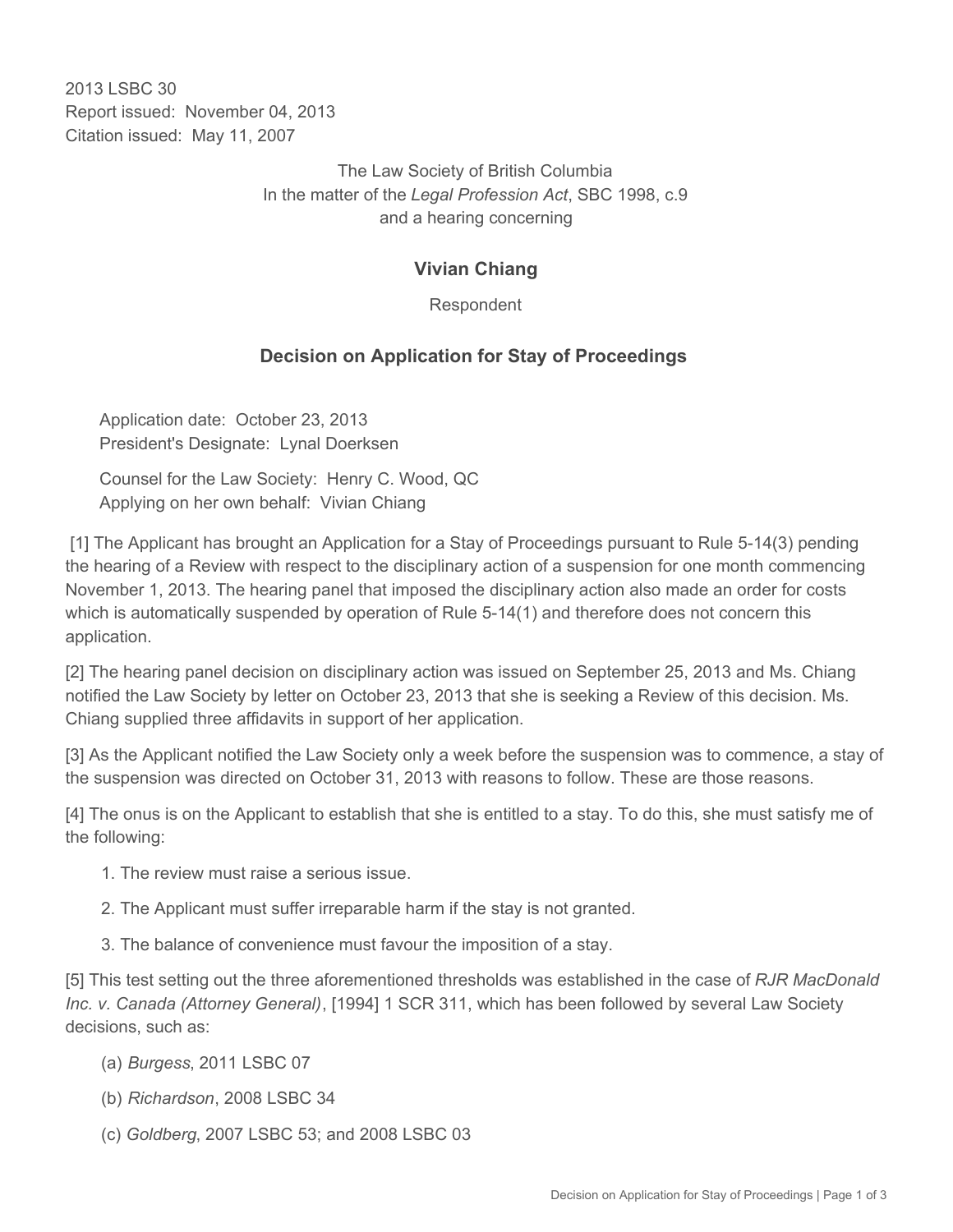(d) *Martin*, 2006 LSBC 22

(e) *Welder*, 2005 LSBC 52

[6] Counsel for the Law Society is not opposed to the application for a stay pending the Review, but with conditions attached with respect to time limits and the Applicant being required to provide an address for service. Although mindful of the Law Society's lack of opposition to the application for a stay, I must still be satisfied that the three part test as set out in *RJR MacDonald* is satisfied.

[7] With respect to the first part of the test, I take guidance from the *Goldberg* decision at paragraph 10:

The threshold required to meet the first part of this three-pronged test is low. All that is required is a preliminary assessment of the merits of the Review. A Bencher hearing an application for a stay need only be satisfied that the Review is "neither vexatious nor frivolous".

The Applicant raises many facts and issues in her materials, and some appear to be irrelevant to the merits of the Review. However, although it was at first difficult to discern the Applicant's basis for the application for Review, she does raise a sufficient number of factors that are best left to the Review Panel. Thus, I cannot conclude that the application is vexatious or frivolous, and therefore the first part of the test is met.

[8] On the second part of the test, the Applicant's application and affidavits do not clearly address this factor. The Applicant's submissions seem to solely address the alleged harm already done by the mere prosecution of the citation by the Law Society and not the issue of what irreparable harm the suspension would do to her. She is fortunate to be assisted by the reasons of the hearing panel on disciplinary action, which held (at para. 24) that Ms. Chiang's "consulting practice would likely be impaired in some ways by a suspension."

[9] A suspension is a serious penalty and, unlike a fine, is not a penalty that can be returned to the Applicant if she is successful in her application for a Review. If the suspension is not stayed, the penalty would be served long before the Review could be conducted. As with *Goldberg* (at paragraph 11) on that basis and the findings of the hearing panel as set out above, part two of the test is met.

[10] Turning to the third part of the test, I must ask myself, as was done in *Welder* (at para. 7), "whether the granting of the stay will put the public at risk again." I note that the facts of this case concern conduct before the courts in this province in 2005 and that there has been no allegation of a similar or continuing nature. Indeed, the hearing panel on disciplinary action (at para. 37) removed the practice restrictions that Ms. Chiang was under and did not make these practice restrictions part of the penalty. The Law Society has not asked that the Applicant be placed under these restrictions while a stay is in place. I find that the public is not at further risk by a stay being directed.

[11] The submission of the Law Society that the stay, if granted, be with conditions that "promote expeditious pursuit of the Review" are reasonable. I note that Ms. Chiang (at paragraphs 27-30 of her Application for Stay of Proceedings) is not opposed to abiding by conditions and references the *Welder* case as an example. What the Law Society suggests and what I have ordered is less onerous than what was imposed in *Welder*.

[12] Accordingly the stay is granted upon the following conditions:

- 1. The stay will terminate upon the Applicant's Review being:
	- (a) discontinued or abandoned by the Applicant;
	- (b) dismissed by the Benchers on Review;